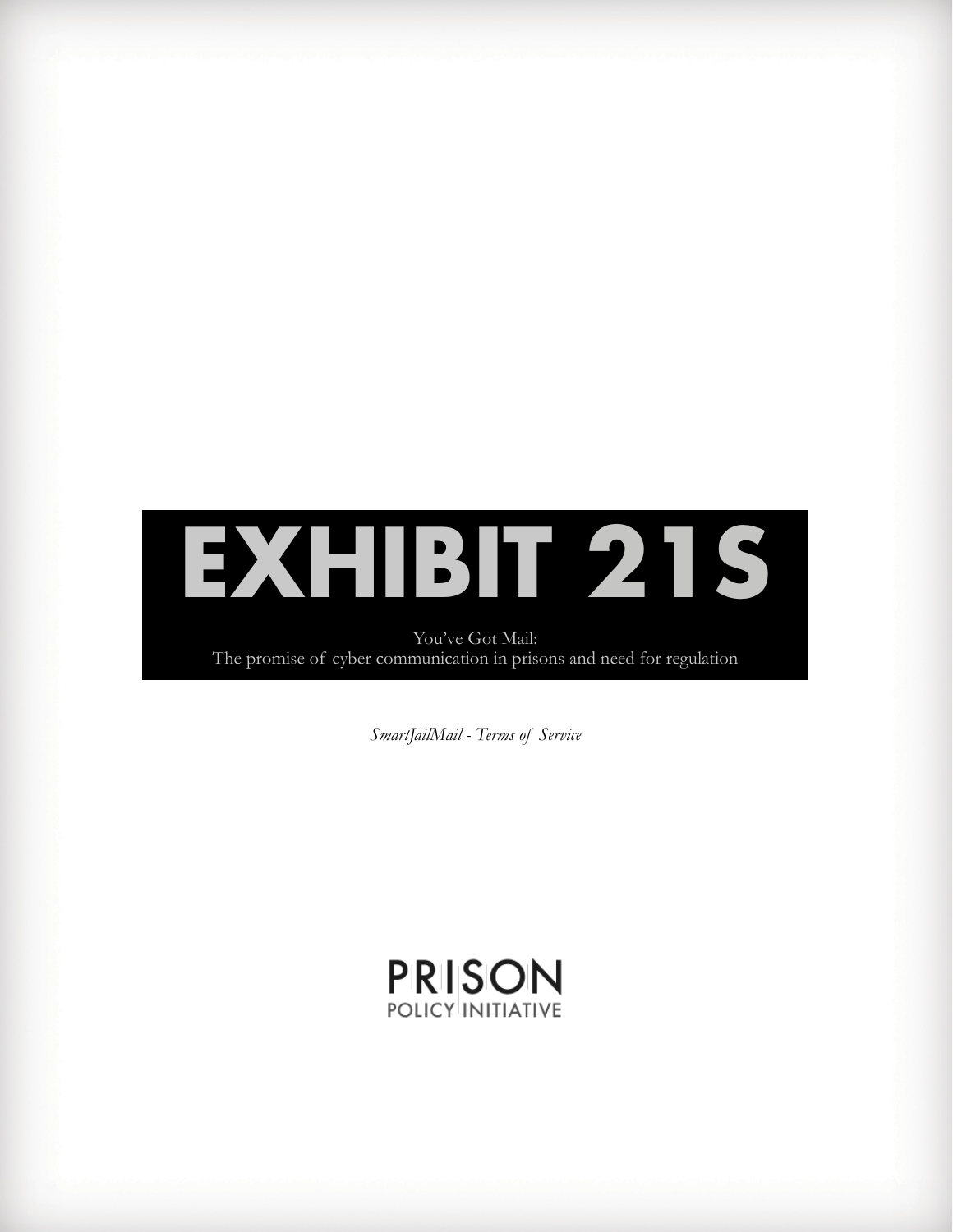**Smart Communications / SmartJailMail.com https://www.smartjailmail.com/terms-of-service.cfm Cached copy at: http://www.webcitation.org/6eI8kguyg**

### **Terms of Service**

# **Revised: April 11, 2012**

Welcome to SmartJailMail.com, a convenient way for inmates to communicate with their friends and family. This service is operated by Smart Communications, Inc. and referred to as SmartJailMail.com. By using the SmartJailMail.com Website, (the "Website") you agree to be bound by these Terms of Service (this "Agreement"), whether or not you register as a user of SmartJailMail.com ("Member"). If you wish to become a Member and make use of the SmartJailMail.com service (the "Service"), please read these Terms of Service. If you object to anything in this Agreement or the SmartJailMail.com Privacy Policy, do not use the Website or the Service. The Terms of Service are subject to change by SmartJailMail.com at any time, effective upon posting on the SmartJailMail.com website, and your use of the Service after such posting will constitute acceptance by you of such changes.

## 1.**Acceptance of Terms of Service Agreement**

- a. **Electronic Agreement** This Agreement is an electronic contract that sets out the legally binding terms of your use of the Website and your membership in the Service. This Agreement may be modified by SmartJailMail.com from time to time, such modifications to be effective upon posting by SmartJailMail.com on the Website. This Agreement includes SmartJailMail.com's Acceptable Use Policy for Content Posted on the Website, SmartJailMail.com's Privacy Policy, SmartJailMail.com's subscription policies and any notices regarding the Website. By accessing the Website or becoming a Member, you accept this Agreement and agree to the terms, conditions and notices contained or referenced herein.
- b. **Electronic Form** By accessing the Website or becoming a Member, you consent to have this Agreement provided to you in electronic form.
- c. **Non-electronic Copy** You have the right to receive this Agreement in non-electronic form. You may request a non-electronic copy of this Agreement either before or after you electronically sign the Agreement. To receive a non-electronic copy of this Agreement, please send an e-mail to support@SmartJailMail.com or a letter and selfaddressed stamped envelope to: SmartJailMail.com, 4522 WN B St, Tampa, FL 33609.
- d. **Withdrawing Your Consent** You have the right at any time to withdraw your consent to have this Agreement provided to you in electronic form.
- i. **Effect** Should you choose to withdraw your consent to have this Agreement provided to you in electronic form, we will discontinue your then-current username and password. This means that you will not have the right to use the Service unless,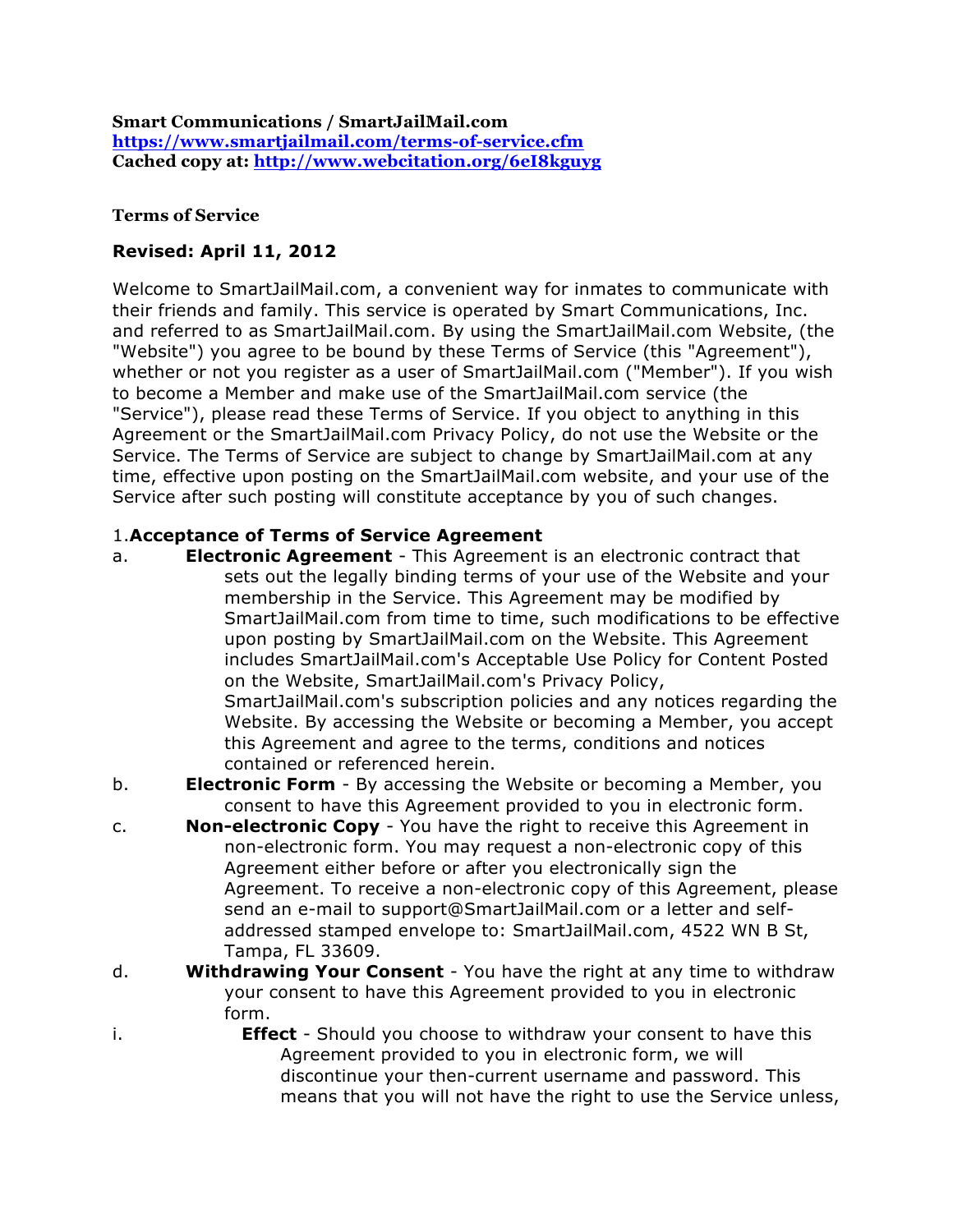and until, we issue you a new username and password. We only will issue you a new username and password after we receive a signed copy of a non-electronic version of this Agreement, which we will send to you upon request.

- ii. **Notice** To withdraw your consent and/or request a non-electronic copy of this Agreement, please send an email to support@SmartJailMail.com or a letter and self-addressed stamped envelope to: SmartJailMail.com, 4522 WN B St, Tampa, FL 33609.
- iii. **Prospective Nature** Your withdrawal of consent shall be effective within a reasonable time after we receive your withdrawal notice described above. Your withdrawal of consent will not affect the legal validity or enforceability of the Agreement provided to, and electronically signed by, you prior to the effective date of your withdrawal.
- e. **Access and Retention** In order to access and retain this electronic Agreement, you must have access to the World Wide Web, either directly or through devices that access web-based content, and pay any service fees associated with such access. In addition, you must use all equipment necessary to make such connection to the World Wide Web, including a computer and modem or other access device. Please print a copy of this document for your records. To retain an electronic copy of this Agreement, you may save it into any word processing program. Via, the Website, we will notify you of any changes in the hardware or software requirements needed to access and/or retain this Agreement that create a material risk that you will not be able to continue to access and/or retain this electronic Agreement.
- 2.**Eligibility** You must be at least eighteen (18) years of age to register as a member of SmartJailMail.com or use the Website. Membership in the Service is void where prohibited. By using the Website, you represent and warrant that you have the right, authority and capacity to enter into this Agreement and to abide by all of the terms and conditions of this Agreement.
- 3.**Membership and Subscription; Pricing** You may become a Member of the Service at no cost. As a Member, you will have the ability to participate in some, but not all, of the features and services available within the Service. In order to access additional features and services, including the ability to communicate with other Members, you must become a paying subscriber to the Service. Please note that the subscription policies that are disclosed to you in subscribing to the service are deemed part of this Agreement. Please see Billing Details for a description of such policies. For purposes of this Agreement the term "Member" includes subscribers, unless where its usage indicates otherwise. From time to time, SmartJailMail.com may remove the accounts of non-subscribers.
- 4.**Term** This Agreement will remain in full force and effect while you use the Website and/or are a Member. You may terminate your membership and/or subscription at any time, for any reason, by following the instructions in Account Settings, or by sending SmartJailMail.com written notice of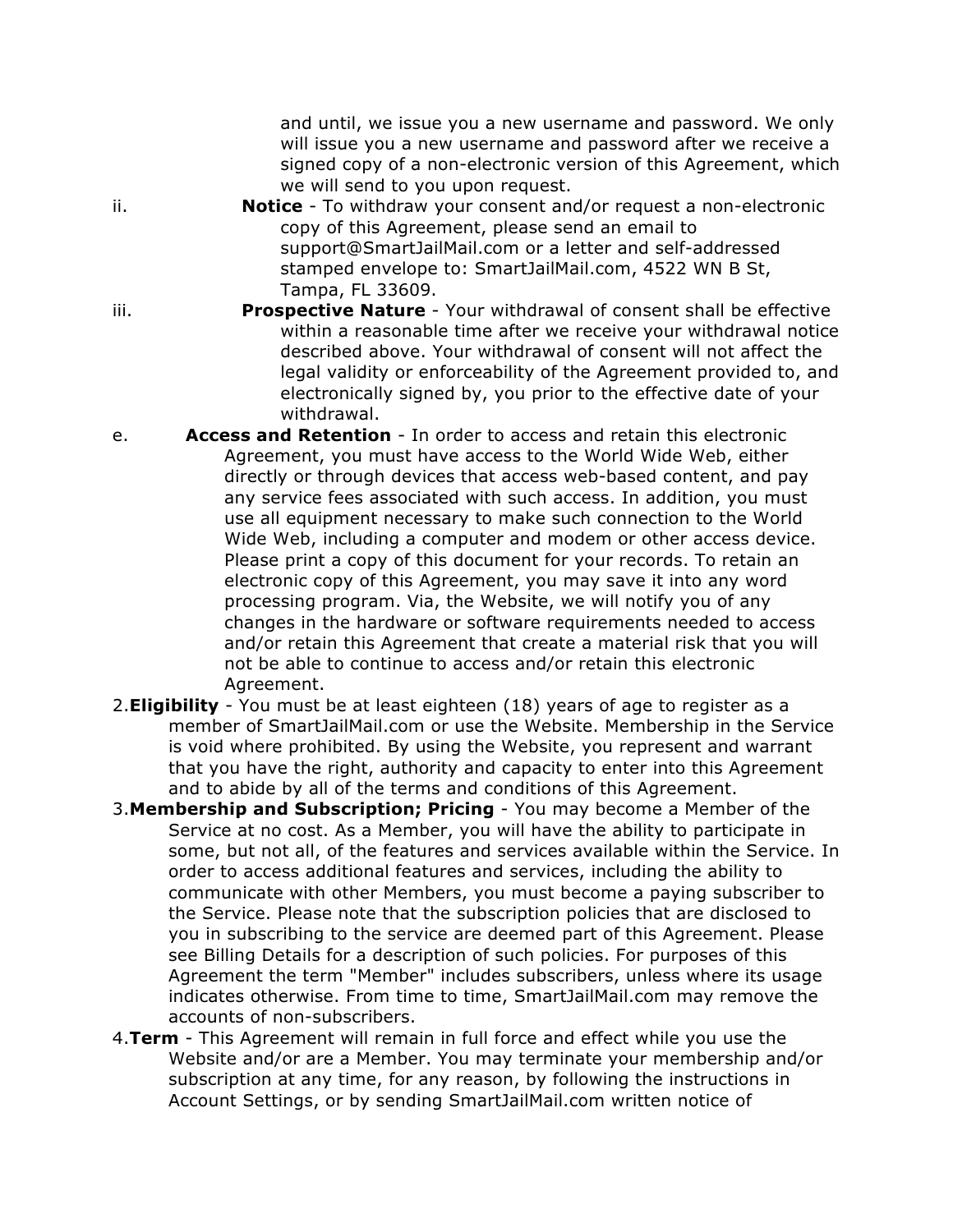termination to SmartJailMail.com, 4522 WN B St, Tampa, FL 33609 or email notice of termination to support@SmartJailMail.com. If you resign or cancel your membership and/or subscription via the SmartJailMail.com site, to help SmartJailMail.com analyze and improve the Service, you may be asked to provide a reason for your resignation/cancellation. You may bypass this brief resignation survey page and continue the resignation/cancellation process by clicking the "Continue Cancellation" or other similar button on the page. SmartJailMail.com may terminate your membership and/or subscription by sending notice to you at the email address you provide in your application for membership, or such other email address as you may later provide to SmartJailMail.com. If SmartJailMail.com terminates your membership in the Service because you have breached this Agreement, you will not be entitled to any refund of unused subscription fees. All decisions regarding the termination of accounts shall be made in the sole discretion of SmartJailMail.com. SmartJailMail.com is not required to provide you notice prior to terminating your membership and/or subscription. SmartJailMail.com is not required, and may be prohibited, from disclosing a reason for the termination of your account. Even after your membership or subscription is terminated, this Agreement will remain in effect . All terms that by their nature may survive termination of this Agreement shall be deemed to survive such termination.

- 5.**Non-commercial Use by Members** The Website is for the personal use of individual Members only and may not be used in connection with any commercial endeavors that have not been approved by SmartJailMail.com in advance in writing. Organizations, companies, and/or businesses may not become Members and should not use the Service or the Website for any purpose. Illegal and/or unauthorized uses of the Website, including collecting usernames and/or email addresses of members by electronic or other means for the purpose of sending unsolicited email and unauthorized framing of or linking to the Website may be investigated, and appropriate legal action will be taken, including without limitation, civil, criminal, and injunctive redress. Use of the Website is with the permission of SmartJailMail.com, which may be revoked at any time, for any reason, in SmartJailMail.com's sole discretion.
- 6.**Account Security** You are responsible for maintaining the confidentiality of the username and password that you designate during the Registration process, and you are fully responsible for all activities that occur under your username and password. You agree to (a) immediately notify SmartJailMail.com of any unauthorized use of your username or password or any other breach of security, and (b) ensure that you exit from your account at the end of each session. SmartJailMail.com will not be liable for any loss or damage arising from your failure to comply with this provision. You should use particular caution when accessing your account from a public or shared computer so that others are not able to view or record your password or other personal information.
- 7.**Your Interactions with Other Members** You are solely responsible for your interactions with other Members. You understand that SmartJailMail.com does not in any way screen its Members, nor does SmartJailMail.com inquire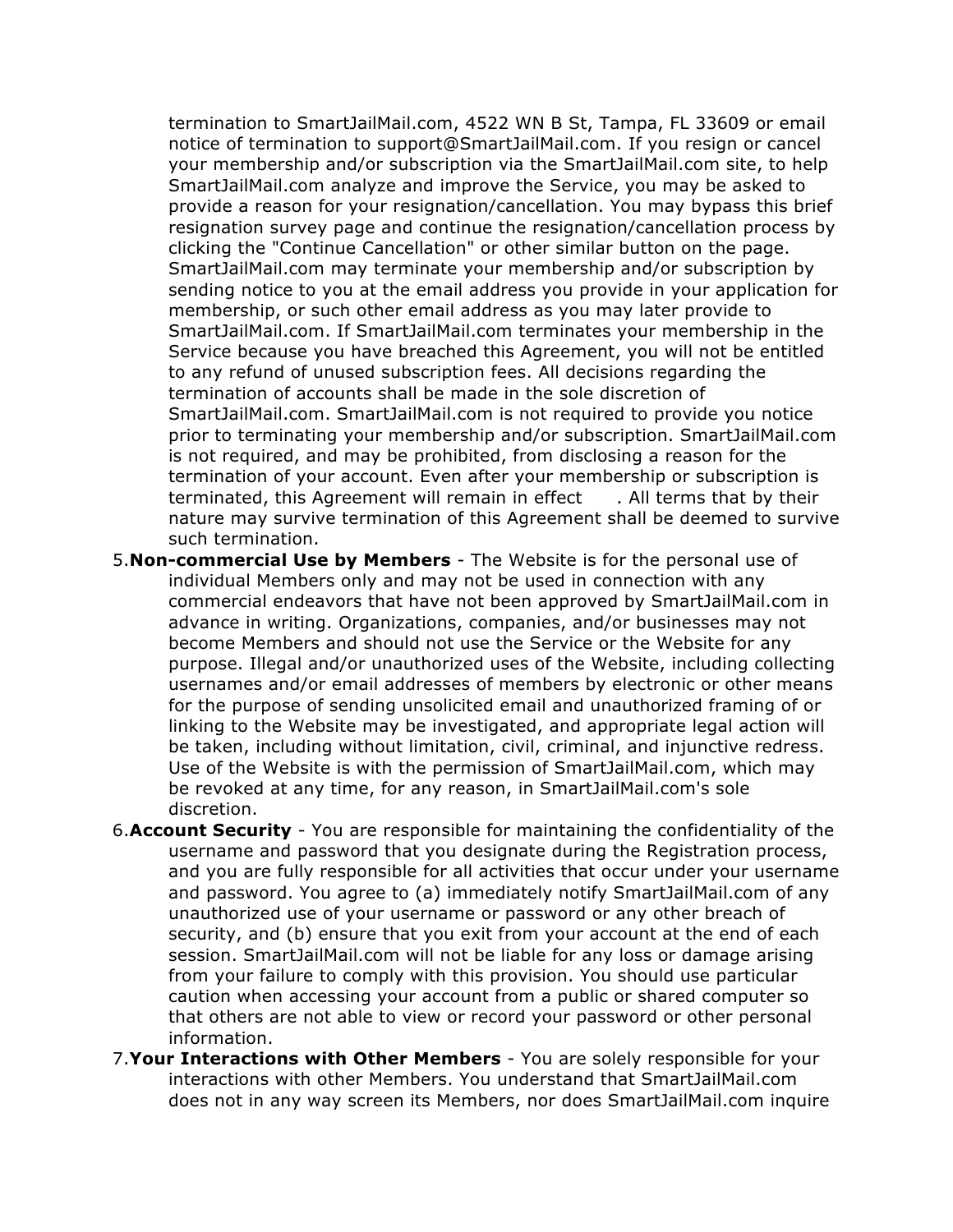into the backgrounds of its Members or attempt to verify the statements of its Members. SmartJailMail.com makes no representations or warranties as to the conduct of Members. In no event shall SmartJailMail.com be liable for any damages whatsoever, whether direct, indirect, general, special, compensatory, consequential, and/or incidental, arising out of or relating to the conduct of you or anyone else in connection with the use of the Service, including without limitation, bodily injury, emotional distress, and/or any other damages resulting from communications with other registered users of this Service or persons you meet through this Service. You agree to take reasonable precautions in all interactions with other Members of the Service. You should not provide your financial information (for example, your credit card or bank account information) to other Members.

### 8.**Content on SmartJailMail.com**

a. **Proprietary Rights** - SmartJailMail.com owns and retains license to all proprietary rights in the Website and the Service. The Website contains the copyrighted material, trademarks, and other proprietary information of SmartJailMail.com, and its licensors. Except for that information which is in the public domain or for which you have been given written permission, you may not copy, modify, publish, transmit, distribute, perform, display, or sell any such proprietary information.

### 9.**Content Posted by You on SmartJailMail.com**

- a. You are solely responsible for the Content that you publish or display (hereinafter, "post") on the Service, or transmit to other Members. You will not post on the Service, or transmit to other Members, any defamatory, inaccurate, abusive, obscene, profane, offensive, sexually oriented, threatening, harassing, racially offensive, or illegal material, or any material that infringes or violates another party's rights (including, but not limited to, intellectual property rights, and rights of privacy and publicity). You will not provide inaccurate, misleading or false information to the Company or to any other Member. If information provided to SmartJailMail.com, or another Member, subsequently becomes inaccurate, misleading or false, you will promptly notify SmartJailMail.com of such change.
- b. You understand and agree that SmartJailMail.com or the correctional facility where inmates are housed may review and delete any content, messages, or photos (collectively, "Content"), in each case in whole or in part, that in the sole judgment of SmartJailMail.com or the correctional facility violate this Agreement or which might be offensive, illegal, or that might violate the rights, harm, or threaten the safety of Members.
- c. By posting Content to SmartJailMail.com, you automatically grant, and you represent and warrant that you have the right to grant, to SmartJailMail.com, its affiliates, licensees and successors, an irrevocable, perpetual, non-exclusive, fully paid, worldwide license to use, copy, perform, display, reproduce, adapt, modify and distribute such information and content and to prepare derivative works of, or incorporate into other works, such information and content, and to grant and authorize sublicenses of the foregoing. You further represent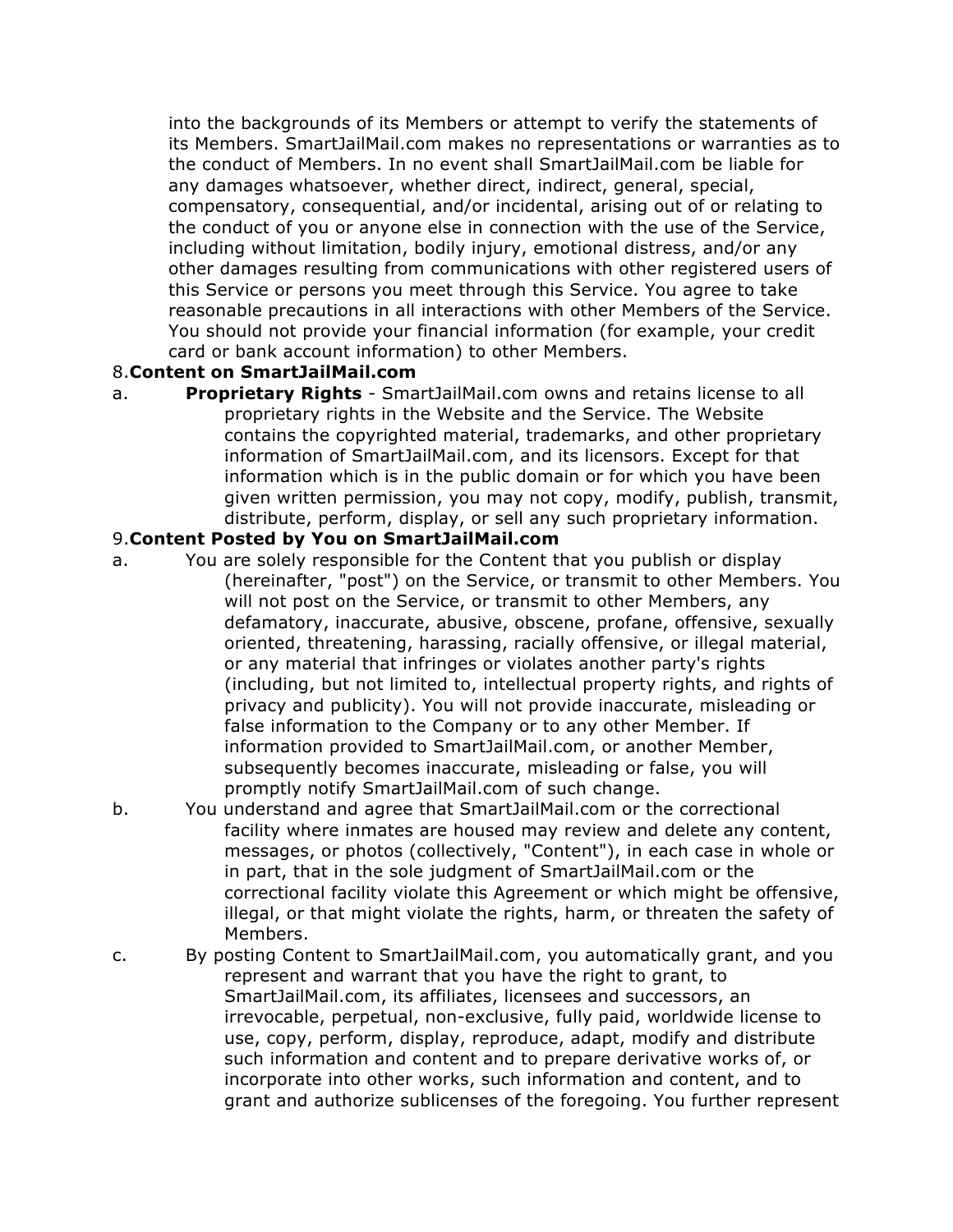|       | and warrant that public posting and use of your content by<br>SmartJailMail.com will not infringe or violate the rights of any third                                                                                                                                                                                                                                                                                                                                                                                        |
|-------|-----------------------------------------------------------------------------------------------------------------------------------------------------------------------------------------------------------------------------------------------------------------------------------------------------------------------------------------------------------------------------------------------------------------------------------------------------------------------------------------------------------------------------|
|       | party.                                                                                                                                                                                                                                                                                                                                                                                                                                                                                                                      |
| d.    | The following is a partial list of the kind of Content that is illegal or<br>prohibited on the Website. SmartJailMail.com reserves the right to<br>investigate and take appropriate legal action in its sole discretion<br>against anyone who violates this provision, including without<br>limitation, removing the offending communication from the Service<br>and terminating the membership of such violators. It includes, but is<br>not limited to, Content that:                                                     |
| i.    | is patently offensive to the online community, such as Content that<br>promotes racism, bigotry, hatred or physical harm of any kind<br>against any group or individual;                                                                                                                                                                                                                                                                                                                                                    |
| ii.   | harasses or advocates harassment of another person;                                                                                                                                                                                                                                                                                                                                                                                                                                                                         |
| iii.  | involves the transmission of "junk mail", "chain letters," or<br>unsolicited mass mailing or "spamming";                                                                                                                                                                                                                                                                                                                                                                                                                    |
| iv.   | promotes information that you know is false, misleading or promotes<br>illegal activities or conduct that is abusive, threatening,<br>obscene, defamatory or libelous;                                                                                                                                                                                                                                                                                                                                                      |
| v.    | promotes an illegal or unauthorized copy of another person's<br>copyrighted work, such as providing pirated computer programs<br>or links to them, providing information to circumvent<br>manufacture-installed copy-protect devices, or providing pirated<br>images, audio or video, or links to pirated images, audio or<br>video files;                                                                                                                                                                                  |
| vi.   | contains restricted or password only access pages, or hidden pages<br>or images (those not linked to or from another accessible page);                                                                                                                                                                                                                                                                                                                                                                                      |
| vii.  | provides material that exploits people under the age of 18 in a<br>sexual or violent manner, or solicits personal information from<br>anyone under the age of 18;                                                                                                                                                                                                                                                                                                                                                           |
| viii. | provides instructional information about illegal activities such as<br>making or buying illegal weapons, violating someone's privacy,<br>or providing or creating computer viruses;                                                                                                                                                                                                                                                                                                                                         |
| ix.   | solicits passwords or personal identifying information for commercial<br>or unlawful purposes from other users; and                                                                                                                                                                                                                                                                                                                                                                                                         |
| х.    | engages in commercial activities and/or sales without our prior<br>written consent such as contests, sweepstakes, barter,<br>advertising, and pyramid schemes.                                                                                                                                                                                                                                                                                                                                                              |
| е.    | Your use of the Service, including but not limited to the Content you post<br>on the Service, must be in accordance with any and all applicable laws<br>and regulations.                                                                                                                                                                                                                                                                                                                                                    |
| f.    | You may not engage in advertising to, or solicitation of, other Members.<br>This includes but is not limited to solicitation or advertising to buy or<br>sell any products or services through the Service or networking for<br>commercial purposes. You may not transmit any chain letters or junk<br>email to other Members. It is a violation of these rules to use any<br>information obtained from the Service in order to harass, abuse, or<br>harm another person, or in order to contact, advertise to, solicit, or |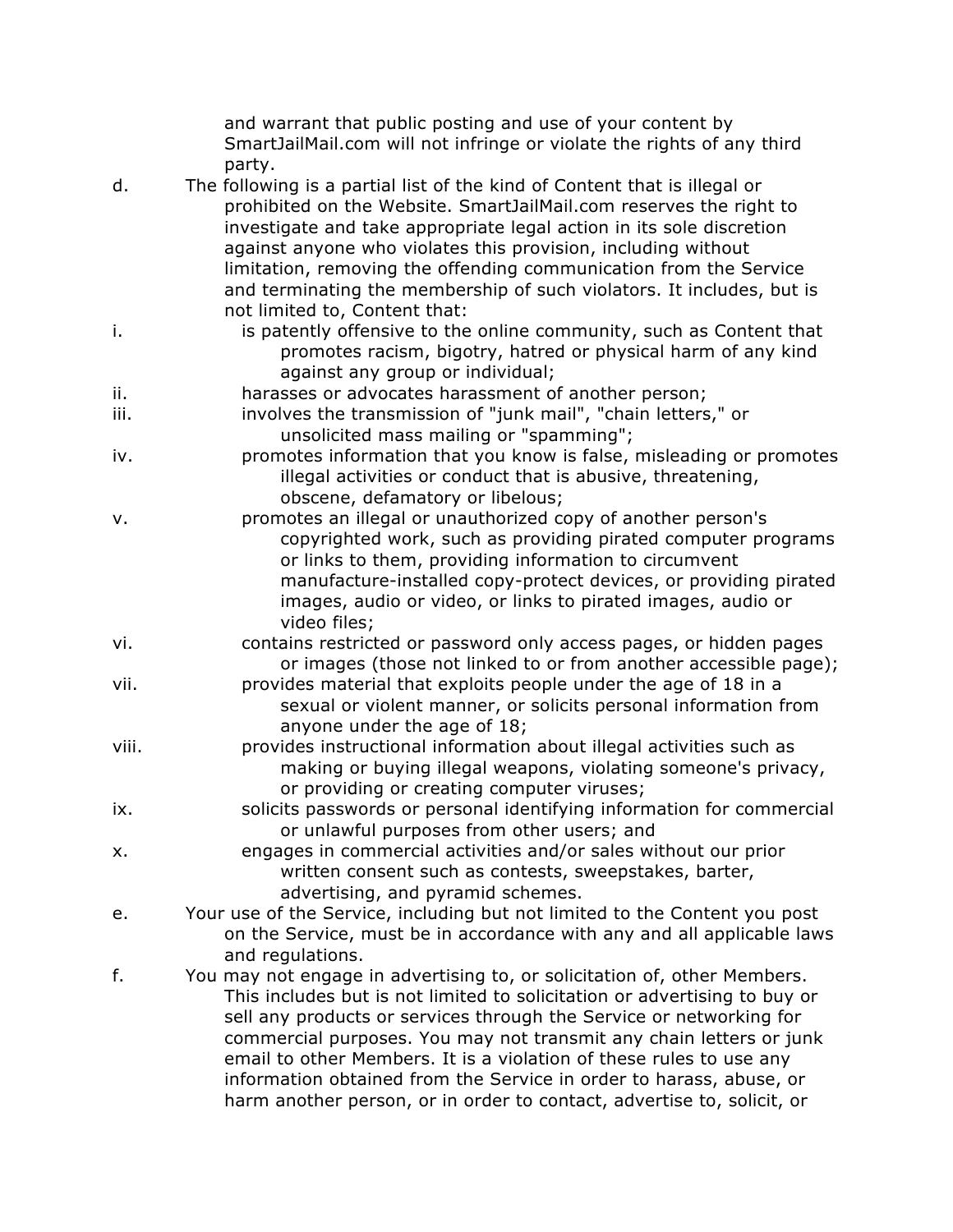sell to any Member without our prior explicit consent. In order to protect our Members from such advertising or solicitation, we reserve the right to restrict the number of emails which a Member may send to other Members in any 24-hour period to a number which we deem appropriate in our sole discretion.

- g. All information you include in your Member profile must be accurate, current and complete.
- 10. **Prohibited Activities** SmartJailMail.com reserves the right to investigate and terminate your membership if you have misused the Service, or behaved in a way which could be regarded as inappropriate or whose conduct is unlawful or illegal. The following is a partial list of the type of actions that you may not engage in with respect to the Service:
- a. You will not use the Service to provide legal services, legal advice, or in an official capacity as an attorney or bondsperson, or to send any communications that should be deemed private, privileged, or confidential unless a specific agreement to do so has been established between You and SmartJailMail.com.
- b. You will not copy and paste or otherwise pass messages between or act as a corrier between inmates. Inmates will not ask other users to pass messages to another inmate.
- c. You will not impersonate any person or entity.
- d. You will not "stalk" or otherwise harass any person.
- e. You will not express or imply that any statements you make are endorsed by SmartJailMail.com without our specific prior written consent.

f. You will not use any robot, spider, site search/retrieval application, or other manual or automatic device or process to retrieve, index, "data mine", or in any way reproduce or circumvent the navigational structure or presentation of the Service or its contents.

- g. You will not post, distribute or reproduce in any way any copyrighted material, trademarks, or other proprietary information without obtaining the prior consent of the owner of such proprietary rights.
- h. You will not remove any copyright, trademark or other proprietary rights notices contained in the Service.
- i. You will not interfere with or disrupt the Services or the site or the servers or networks connected to the Services or the site.

j. You will not post, email or otherwise transmit any material that contains software viruses or any other computer code, files or programs designed to interrupt, destroy or limit the functionality of any computer software or hardware or telecommunications equipment.

- k. You will not forge headers or otherwise manipulate identifiers in order to disguise the origin of any information transmitted through the Service.
- l. You will not "frame" or "mirror" any part of the Service or the Website, without SmartJailMail.com's prior written authorization. You also shall not use meta tags or code or other devices containing any reference to SmartJailMail.com or the Service or the site in order to direct any person to any other web site for any purpose.
- m. You will not modify, adapt, sublicense, translate, sell, reverse engineer, decipher, decompile or otherwise disassemble any portion of the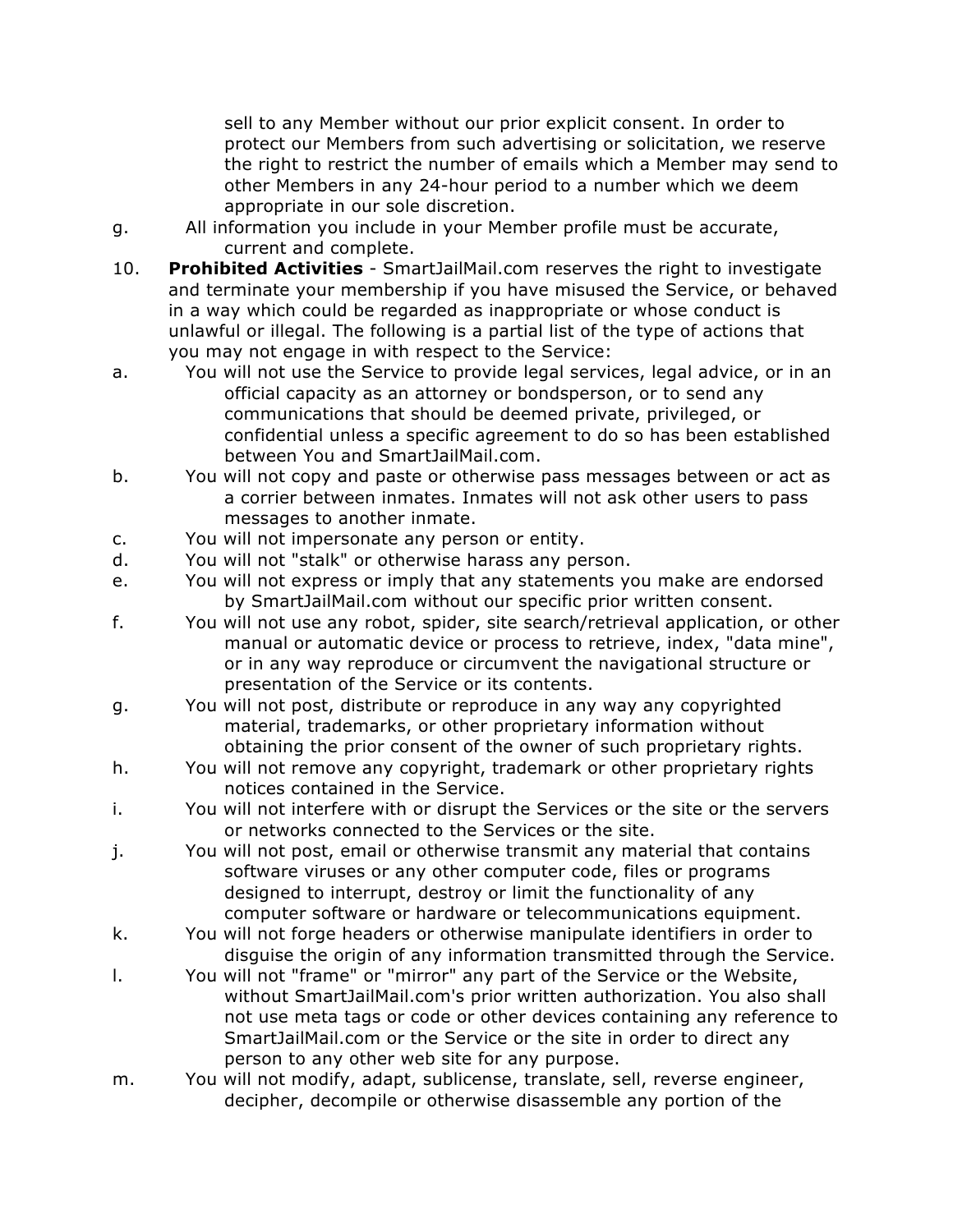Service or the Website or any software used on or for the Service or cause others to do so.

11. **Customer Service** - SmartJailMail.com provides assistance and guidance through its customer care representatives. When communicating with our customer care representatives, you may not to be abusive, obscene, profane, offensive, sexist, threatening, harassing, racially offensive, or otherwise behave inappropriately. If we feel that your behavior towards any of our customer care representatives or other employees is at any time threatening or offensive, we reserve the right to immediately terminate your membership and you will not be entitled to any refund of unused subscription fees.

## 12. **Subscriptions; Charges on Your Billing Account**

- a. **General** SmartJailMail.com bills you through an online account (your "Billing Account") for use of the Service. You agree to pay SmartJailMail.com all charges at the prices then in effect for any use of the Service by you or other persons (including your agents) using your Billing Account, and you authorize SmartJailMail.com to charge your chosen payment provider (your "Payment Method") for the Service. You agree to make payment using that selected Payment Method. SmartJailMail.com reserves the right to correct any errors or mistakes that it makes even if it has already requested or received payment.
- b. **Recurring Billing** SmartJailMail.com does not make use of recurring billing. Each charge is authorized at the point of purchase.
- c. **Current Information Required** YOU MUST PROVIDE CURRENT, COMPLETE AND ACCURATE INFORMATION FOR YOUR BILLING ACCOUNT. YOU MUST PROMPTLY UPDATE ALL INFORMATION TO KEEP YOUR BILLING ACCOUNT CURRENT, COMPLETE AND ACCURATE (SUCH AS A CHANGE IN BILLING ADDRESS, CREDIT CARD NUMBER, OR CREDIT CARD EXPIRATION DATE), AND YOU MUST PROMPTLY NOTIFY SmartJailMail.com IF YOUR PAYMENT METHOD IS CANCELED (E.G., FOR LOSS OR THEFT) OR IF YOU BECOME AWARE OF A POTENTIAL BREACH OF SECURITY, SUCH AS THE UNAUTHORIZED DISCLOSURE OR USE OF YOUR USER NAME OR PASSWORD. CHANGES TO SUCH INFORMATION CAN BE MADE AT ACCOUNT SETTINGS.
- d. **Payment Method** The terms of your payment will be based on your Payment Method and may be determined by agreements between you and the financial institution, credit card issuer or other provider of your chosen Payment Method (the "Payment Method Provider"). If SmartJailMail.com does not receive payment from your Payment Method Provider, you agree to pay all amounts due on your Billing Account upon demand.
- e. **Reaffirmation of Authorization** Your non-termination or continued use of the Service reaffirms that SmartJailMail.com is authorized to charge your Payment Method. SmartJailMail.com may submit those charges for payment and you will be responsible for such charges. This does not waive SmartJailMail.com's right to seek payment directly from you. Your charges may be payable in advance, in arrears, per usage, or as otherwise described when you initially subscribed to the Service.
- f. **No Refunds** SmartJailMail.com will not issue refunds on any portion of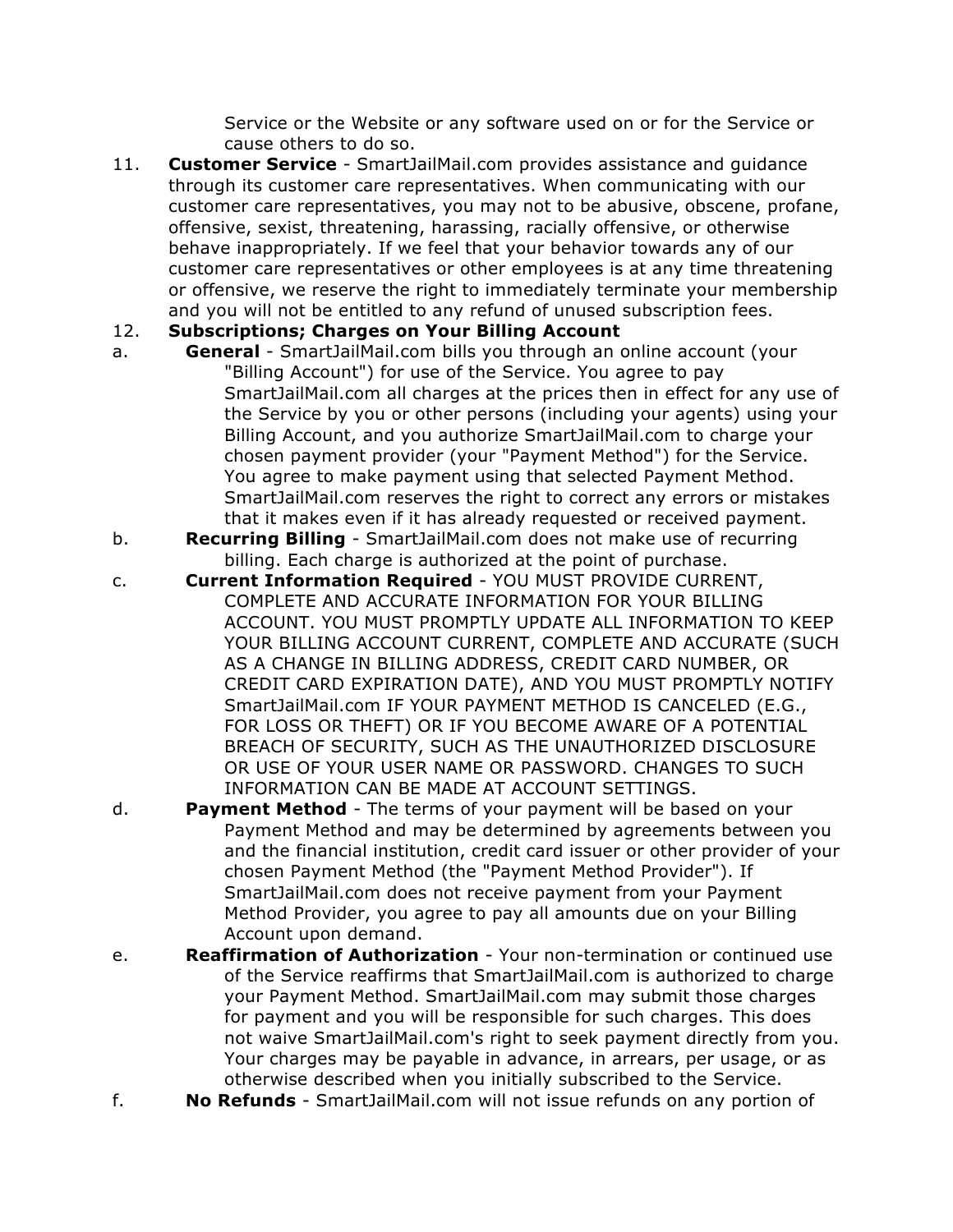fees charged or services that you later decide not to use.

- g. **Liability** In some situations a correctional facility may refuse to deliver a message or attachment to an inmate. In these situations, regardless of the reason for refusal, neither the correctional facility nor SmartJailMail.com shall be liable to you for the cost of credits used to send the message and/or attachment. If an inmate is relocated, transferred, discharged, placed in confinement, has their account disabled, or otherwise is temporarily or permanently no longer able to use the Service for any reason, neither the correctional facility nor SmartJailMail.com shall be liable to you for the cost of credits used to send unread messages and/or attachments, nor for unused credits remaining on your account or unused credits that have been transferred to the inmate's account.
- 13. **Modifications to Service** SmartJailMail.com reserves the right at any time to modify or discontinue, temporarily or permanently, the Service (or any part thereof) with or without notice. You agree that SmartJailMail.com shall not be liable to you or to any third party for any modification, suspension or discontinuance of the Service.
- 14. **Blocking of IP Addresses** In order to protect the integrity of the Service, SmartJailMail.com reserves the right at any time in its sole discretion to block Members from certain IP addresses from accessing the Website.
- 15. **Copyright Policy** You may not post, distribute, or reproduce in any way any copyrighted material, trademarks, or other proprietary information without obtaining the prior written consent of the owner of such proprietary rights. Without limiting the foregoing, if you believe that your work has been copied and posted on the Service in a way that constitutes copyright infringement, please provide our Copyright Agent with the following information: an electronic or physical signature of the person authorized to act on behalf of the owner of the copyright interest; a description of the copyrighted work that you claim has been infringed; a description of where the material that you claim is infringing is located on the Website; your address, telephone number, and email address; a written statement by you that you have a good faith belief that the disputed use is not authorized by the copyright owner, its agent, or the law; a statement by you, made under penalty of perjury, that the above information in your notice is accurate and that you are the copyright owner or authorized to act on the copyright owner's behalf. SmartJailMail.com's Copyright Agent for notice of claims of copyright infringement can be reached as follows: SmartJailMail.com Legal, 4522 WN B St, Tampa, FL 33609.
- 16. **Member Disputes** You are solely responsible for your interactions with other SmartJailMail.com Members. SmartJailMail.com reserves the right, but has no obligation, to monitor disputes between you and other Members.
- 17. **Privacy** Use of the Website and/or the Service should not be considered private. Messages between Members may be monitored by SmartJailMail.com or the correctional facility that houses inmates. Use of the Service is Governed by our Privacy Policy.
- 18. **Disclaimers** SmartJailMail.com is not responsible for any incorrect or inaccurate Content posted on the Website or in connection with the Service,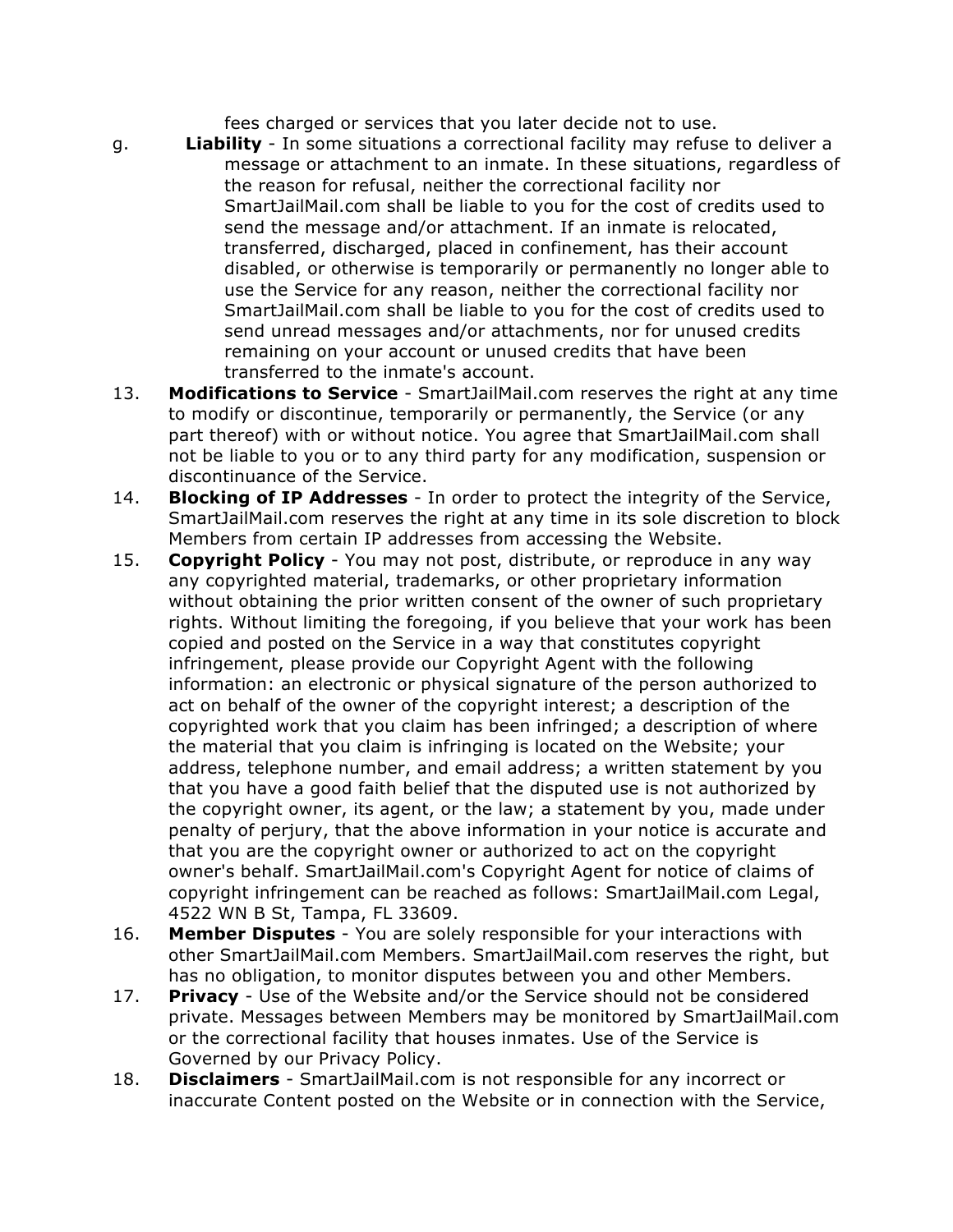whether caused by users of the Website, Members or by any of the equipment or programming associated with or utilized in the Service. SmartJailMail.com is not responsible for the conduct, whether online or offline, of any user of the Website or Member of the Service. SmartJailMail.com assumes no responsibility for any error, omission, interruption, deletion, defect, delay in operation or transmission, communications line failure, theft or destruction or unauthorized access to, or alteration of, user or Member communications. SmartJailMail.com is not responsible for any problems or technical malfunction of any telephone network or lines, computer online systems, servers or providers, computer equipment, software, failure of email or players on account of technical problems or traffic congestion on the Internet or at any Website or combination thereof, including injury or damage to users and/or Members or to any other person's computer related to or resulting from participating or downloading materials in connection with the Web and/or in connection with the Service. Under no circumstances will SmartJailMail.com or any of its affiliates, advertisers, promoters or distribution partners be responsible for any loss or damage, including personal injury or death, resulting from anyone's use of the Website or the Service, any Content posted on the Website or transmitted to Members, or any interactions between users of the Website, whether online or offline. The Website and the Service are provided "AS-IS" and SmartJailMail.com expressly disclaims any warranty of fitness for a particular purpose or non-infringement. SmartJailMail.com cannot guarantee and does not promise any specific results from use of the Website and/or the Service.

- 19. **Links** The Service may provide, or third parties may provide, links to other World Wide Web sites or resources. Because SmartJailMail.com has no control over such sites and resources, you acknowledge and agree that SmartJailMail.com is not responsible for the availability of such external sites or resources, and does not endorse and is not responsible or liable for any Content, advertising, products or other materials on or available from such sites or resources. You further acknowledge and agree that SmartJailMail.com shall not be responsible or liable, directly or indirectly, for any damage or loss caused or alleged to be caused by or in connection with the use of, or reliance upon, any such Content, goods or services available on or through any such site or resource.
- 20. **Limitation on Liability** Except in jurisdictions where such provisions are restricted, in no event will SmartJailMail.com be liable to you or any third person for any indirect, consequential, exemplary, incidental, special or punitive damages, including also lost profits arising from your use of the Web site or the Service, even if SmartJailMail.com has been advised of the possibility of such damages. Notwithstanding anything to the contrary contained herein, SmartJailMail.com's liability to you for any cause whatsoever, and regardless of the form of the action, will at all times be limited to the amount paid, if any, by you to SmartJailMail.com for the Service during the term of membership.
- 21. **U.S. Export Controls** Software from this Website (the "Software") is further subject to United States export controls. No Software may be